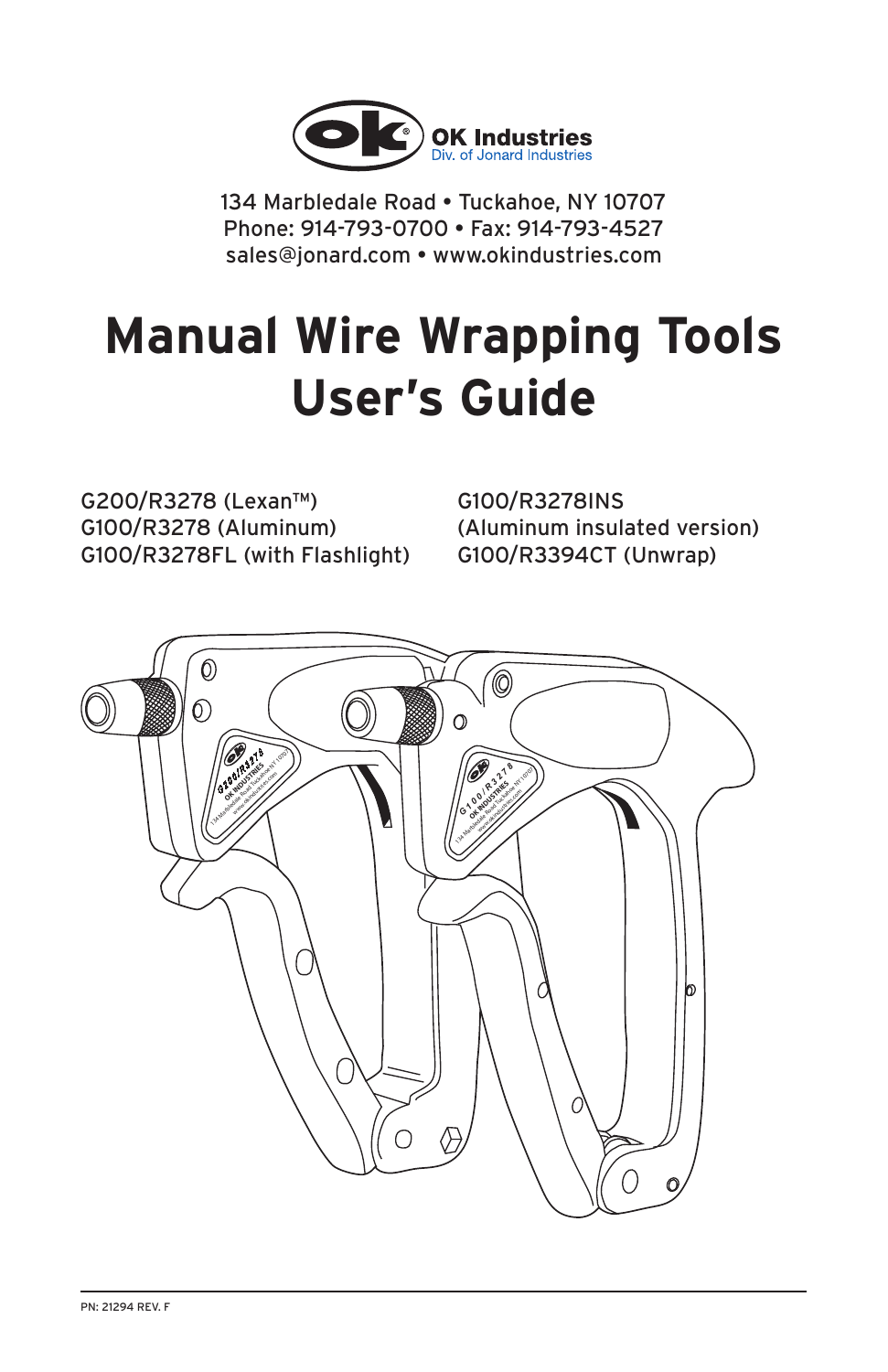#### BIT AND SLEEVE INSTALLATION:

- 1. Remove the tool from the box.
- 2. Install a Bit and Sleeve. Follow installation instructions below. **(Bits and Sleeves are sold separately. See page 5 for bit and sleeve selection).**
- Loosen nose piece (nut).
- Insert the bit into the nose piece

• Rotate until the bit is seated on the driver.





• Place sleeve over the bit and slide the sleeve into the nose piece. Rotate the sleeve as you are sliding the sleeve into the nose piece until the sleeve has engaged with the collet pin, the sleeve will then slide further into the nose piece. The sleeve is now seated.

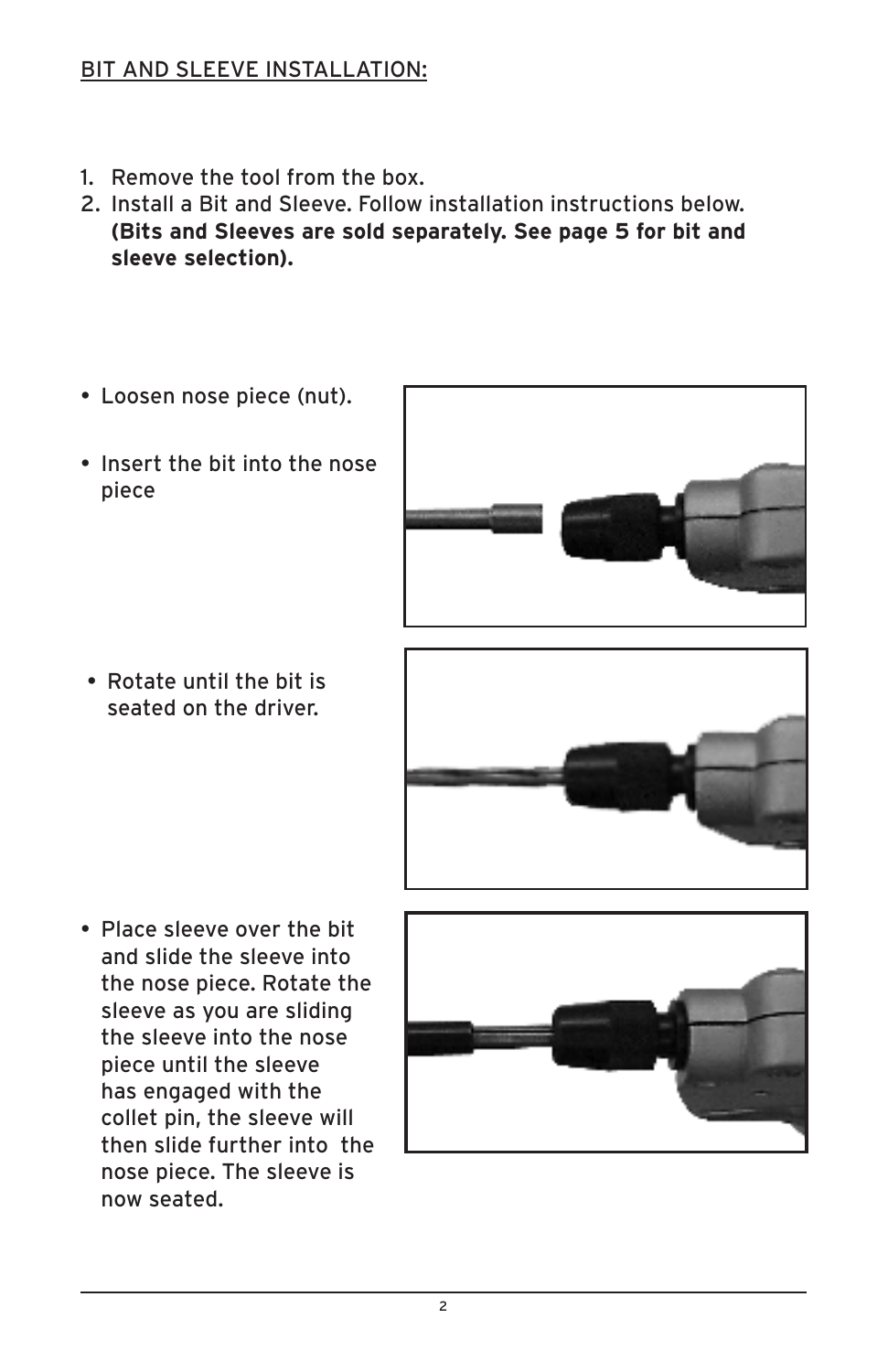• While squeezing the trigger, tighten the nose piece. This will insure proper orientation of the bit and sleeve and will minimize drag on the trigger.



• The tool is now ready for use. To make a wire wrapped connection follow the instructions and helpful hints on page 4.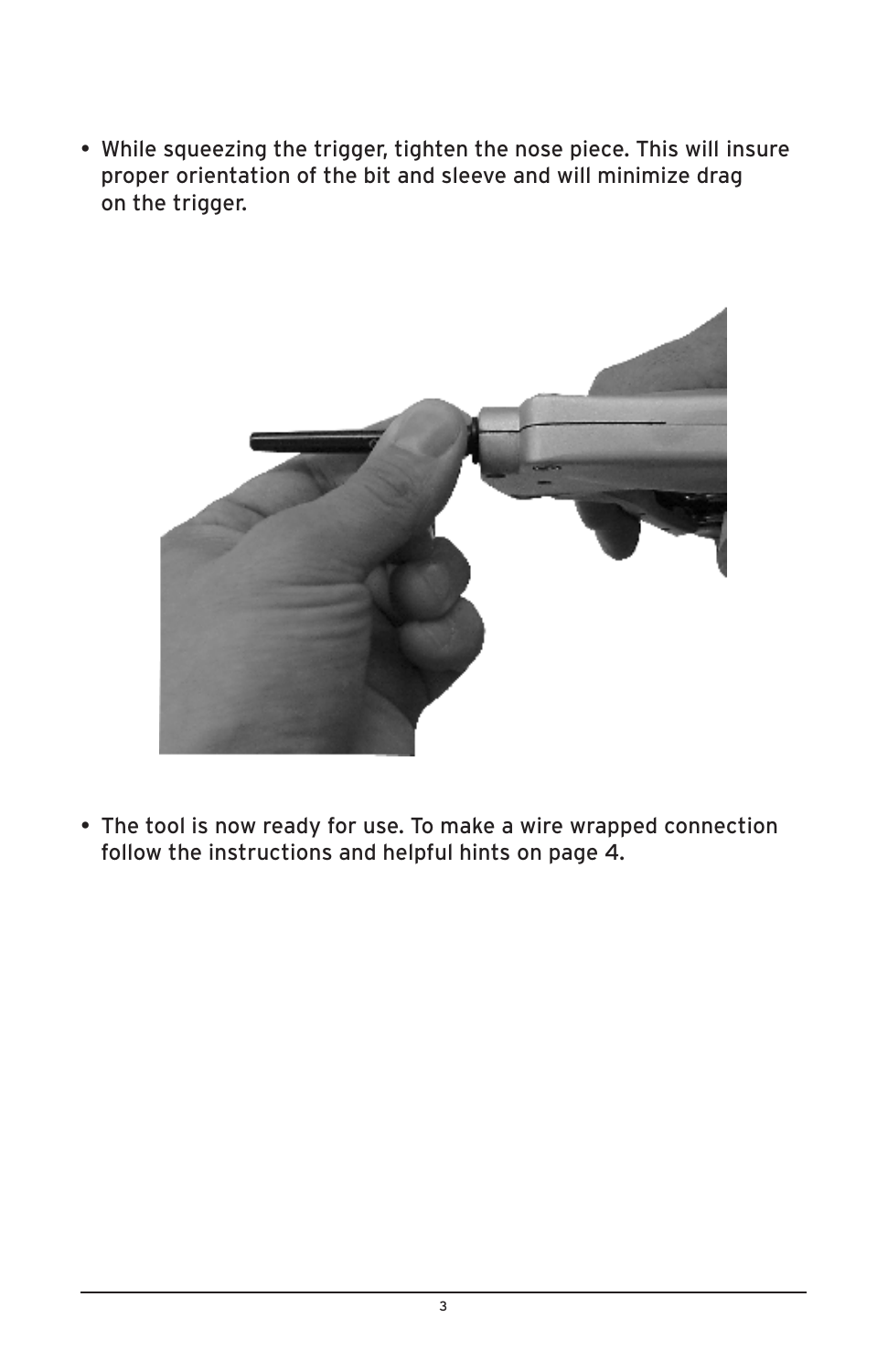# **How to make A Wire Wrapped Connection:**

**Step 1:** Select the Proper Bit and Sleeve for the Wire Being used



**Step 2:** Insert the wire into the Wire Slot

**Step 3:** Anchor the Wire

**Step 4:**







Insert the terminal

#### **Step 5:** Finished connection





Overwrap

### **Easy Does It! Stay With It!**

Do not press too hard. Let the OK tools do the work. Excessive pressure can lead to overwrapping. Backforce "BF" to prevent overwrapping is available on most power tools and is recommended for use with 26 through 30 AWG wire.

Insufficient **Turns** 



#### **Feed Wire Correctly!**

It's easy to feed wire into the slot in the OK bit correctly. Be sure the stripped end of the wire is "pushed-in" all the way.





Open Wrap

Just keep the OK tool on the terminal until the wrap is complete. Early removal can result in spiral and open wraps.



**Pigtail** 

#### **Use the Correct Bit and Sleeve!**

Wire wrapping is a precision technique and the wrong bit and sleeve just cannot do the job. Improper selection can cause problems ranging from "Pigtails" to loose wraps.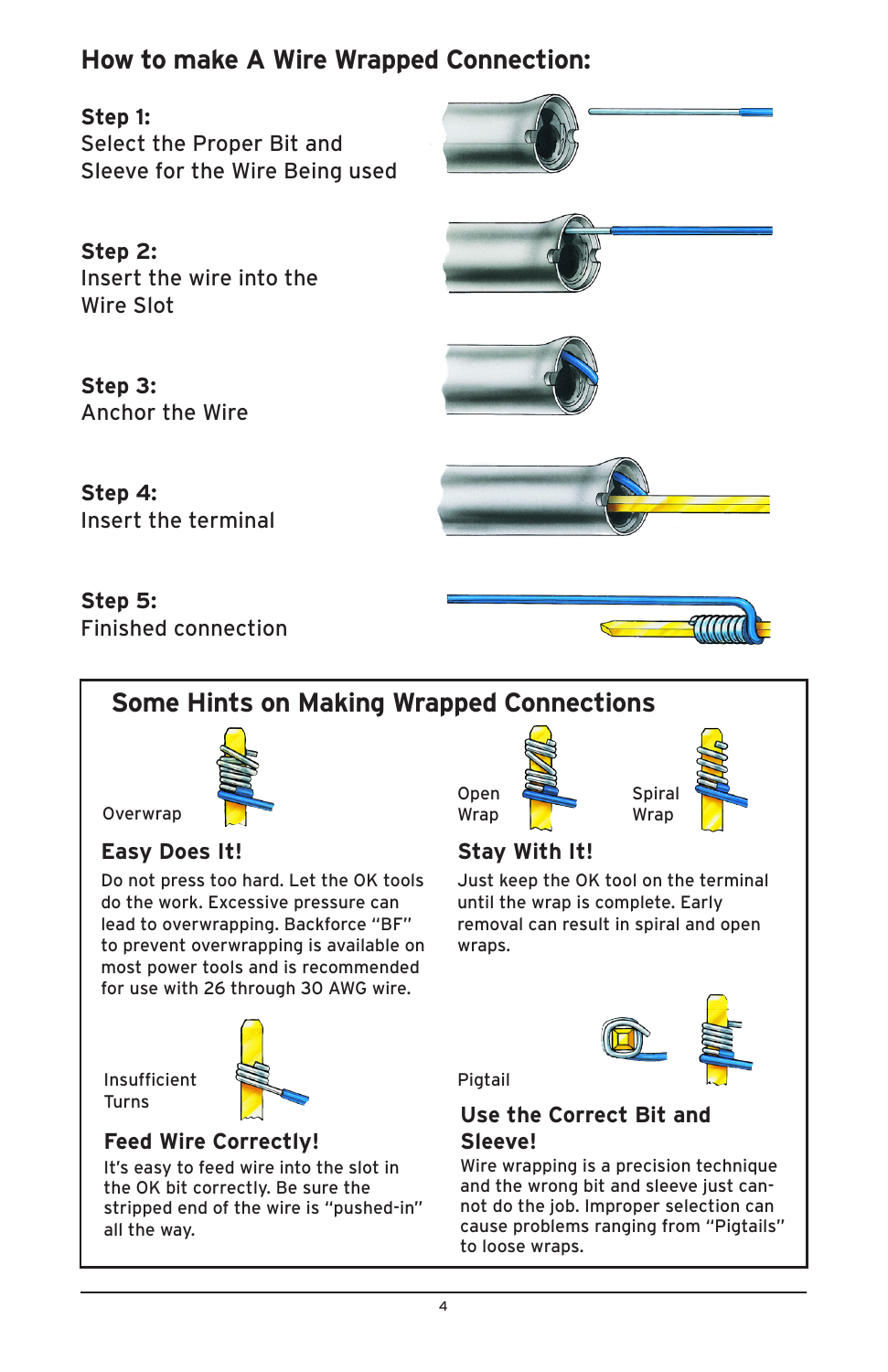## **Wrapping Bits and Sleeves Chart (AWG) Inches**

| Regular<br>Wire |           |           |                        | Maximum<br>Insulation     | Minimum<br><b>Terminal</b> | Maximum<br><b>Terminal</b> | <b>Terminal</b><br>Hole | <b>Effective</b> | <b>Terminal</b><br>Hole |                           |
|-----------------|-----------|-----------|------------------------|---------------------------|----------------------------|----------------------------|-------------------------|------------------|-------------------------|---------------------------|
| Gauge<br>AWG    |           | Modified  | <b>Bit</b><br>Part No. | <b>Sleeve Part</b><br>No. | <b>Diameter</b><br>Inches  | Diagonal<br>Inches         | Diagonal<br>Inches      | Depth<br>Inches  | <b>Radius</b><br>Inches | <b>Diameter</b><br>Inches |
| 18              | $\bullet$ |           | <b>KB18</b>            | <b>P194LN</b>             |                            | 0.06                       | 0.073                   | 1.000            | 0.15                    | 0.075                     |
| 20              |           |           | WB20M                  | <b>P194LN</b>             | 0.059                      | 0.042                      | 0.073                   | 1.000            | 0.15                    | 0.075                     |
| 20-22           |           |           | KB2075                 | P2224                     |                            | 0.042                      | 0.073                   | 1.000            | 0.123                   | 0.075                     |
| 22              |           |           | <b>KB22</b>            | P2224                     |                            | 0.054                      | 0.073                   | 0.75             | 0.117                   | 0.075                     |
| 22              |           |           | <b>WB2275M</b>         | P2224                     | 0.052                      | 0.049                      | 0.074                   | 1.000            | 0.132                   | 0.075                     |
| 22-24           |           |           | KB224LH                | P2224                     |                            | 0.061                      | 0.085                   | 1.000            | 0.117                   | 0.086                     |
| 22-24           |           |           | KB224-1                | P2224                     |                            | 0.054                      | 0.073                   | 1.000            | 0.111                   | 0.075                     |
| $22 - 24$       | $\bullet$ |           | <b>KB224</b>           | P2224                     |                            | 0.054                      | 0.073                   | 0.807            | 0.111                   | 0.075                     |
| 22-24           |           |           | <b>WB224M</b>          | P2224                     | 0.05                       | 0.049                      | 0.074                   | 1.25             | 0.121                   | 0.075                     |
| 24              |           |           | WB24DH                 | P2224                     | 0.046                      | 0.054                      | 0.073                   | 1.75             | 0.117                   | 0.075                     |
| 24              |           |           | <b>KB24</b>            | P2224                     |                            | 0.055                      | 0.074                   | 0.75             | 0.1                     | 0.075                     |
| 24              |           |           | *WB24SM                | <b>P3032LN</b>            | 0.044                      | 0.024                      | 0.043                   | 0.75             | 0.098                   | 0.044                     |
| 24-26           |           |           | <b>WB2426M</b>         | P2224                     | 0.046                      | 0.054                      | 0.073                   | 0.75             | 0.118                   | 0.075                     |
| 26              |           |           | <b>KB26</b>            | P2426                     |                            | 0.058                      | 0.073                   | 1.000            | 0.10                    | 0.075                     |
| 26              |           |           | *WB26SM                | <b>P26LN</b>              | 0.031                      | 0.023                      | 0.038                   | 0.75             | 0.075                   | 0.04                      |
| 26              |           |           | <b>WB26M</b>           | P2224                     | 0.046                      | 0.054                      | 0.073                   | 1.000            | 0.118                   | 0.075                     |
| 26              |           |           | *WB2644M               | <b>P3032LN</b>            | 0.046                      | 0.024                      | 0.043                   | 0.75             | 0.098                   | 0.044                     |
| 26              |           |           | <b>WB2669M</b>         | P2426                     | 0.041                      | 0.053                      | 0.068                   | 1.000            | 0.109                   | 0.069                     |
| 28              |           |           | <b>WB2870M</b>         | P2426                     | 0.034                      | 0.053                      | 0.068                   | 1.000            | 0.103                   | 0.07                      |
| 28              |           | $\bullet$ | *WB28SHM               | P3032                     | 0.03                       | 0.031                      | 0.035                   | 0.75             | 0.066                   | 0.036                     |
| 30              |           | ●         | *SB30MSH-B             | P3032                     | 0.027                      | 0.031                      | 0.035                   | 0.75             | 0.064                   | 0.036                     |
| 30              |           |           | *SB30MMK               | P3032                     | 0.023                      | 0.031                      | 0.035                   | 0.75             | 0.064                   | 0.036                     |
| $30 - 32$       |           |           | *WB3032M               | P3032                     | 0.027                      | 0.034                      | 0.038                   | 0.75             | 0.064                   | 0.04                      |
| $30 - 32$       |           | ▲         | <b>+WB3032MIL</b>      | P3032                     | 0.027                      | 0.034                      | 0.038                   | 0.75             | 0.064                   | 0.04                      |
| 30-32           | e         |           | KB3032                 | P3032                     |                            | 0.034                      | 0.038                   | 0.75             | 0.064                   | 0.04                      |

\*These tools are recommended for .025" square terminals on .100"

† Provides 2.5 turns of insulation centers

### **Extended Length (5") Bits and Sleeves Chart**

| Wire<br>Gauge<br><b>AWG</b> | mm.  | Regular<br>Modified<br>٠.<br>$\bullet$ | <b>Bit</b><br>Part No. | <b>Sleeve</b><br>Part No. | Maximum<br>Insulation<br><b>Diameter</b><br>Inches | Minimum<br><b>Terminal</b><br><b>Diagonal</b><br>Inches | Maximum<br><b>Terminal</b><br><b>Diagonal</b><br>Inches | Terminal<br>Hole<br>Depth<br>Inches | <b>Effective</b><br><b>Radius</b><br>Inches | <b>Terminal</b><br>Hole<br><b>Diameter</b><br>Inches |
|-----------------------------|------|----------------------------------------|------------------------|---------------------------|----------------------------------------------------|---------------------------------------------------------|---------------------------------------------------------|-------------------------------------|---------------------------------------------|------------------------------------------------------|
| 22                          | 0.65 | ٠                                      | KB22-5                 | P2224-5                   |                                                    | 0.054                                                   | 0.073                                                   | 0.75                                | 0.117                                       | 0.075                                                |
| 24                          | 0.50 | ٠                                      | KB24-5                 | P2426-5                   |                                                    | 0.055                                                   | 0.074                                                   | 0.75                                | 0.100                                       | 0.075                                                |
| 26                          | 0.40 |                                        | KB26-5                 | P2426-5                   |                                                    | 0.058                                                   | 0.073                                                   | 0.75                                | 0.100                                       | 0.075                                                |

### **Insulated Sleeves (1000V dielectric strength)**

| <b>WIRE SIZE</b> | PART NO.                                          |  |
|------------------|---------------------------------------------------|--|
|                  | 22-24 AWG P2224INS (or P2224-5INS for 5" version) |  |
|                  | 24-26 AWG P2426INS (or P2426-5INS for 5" version) |  |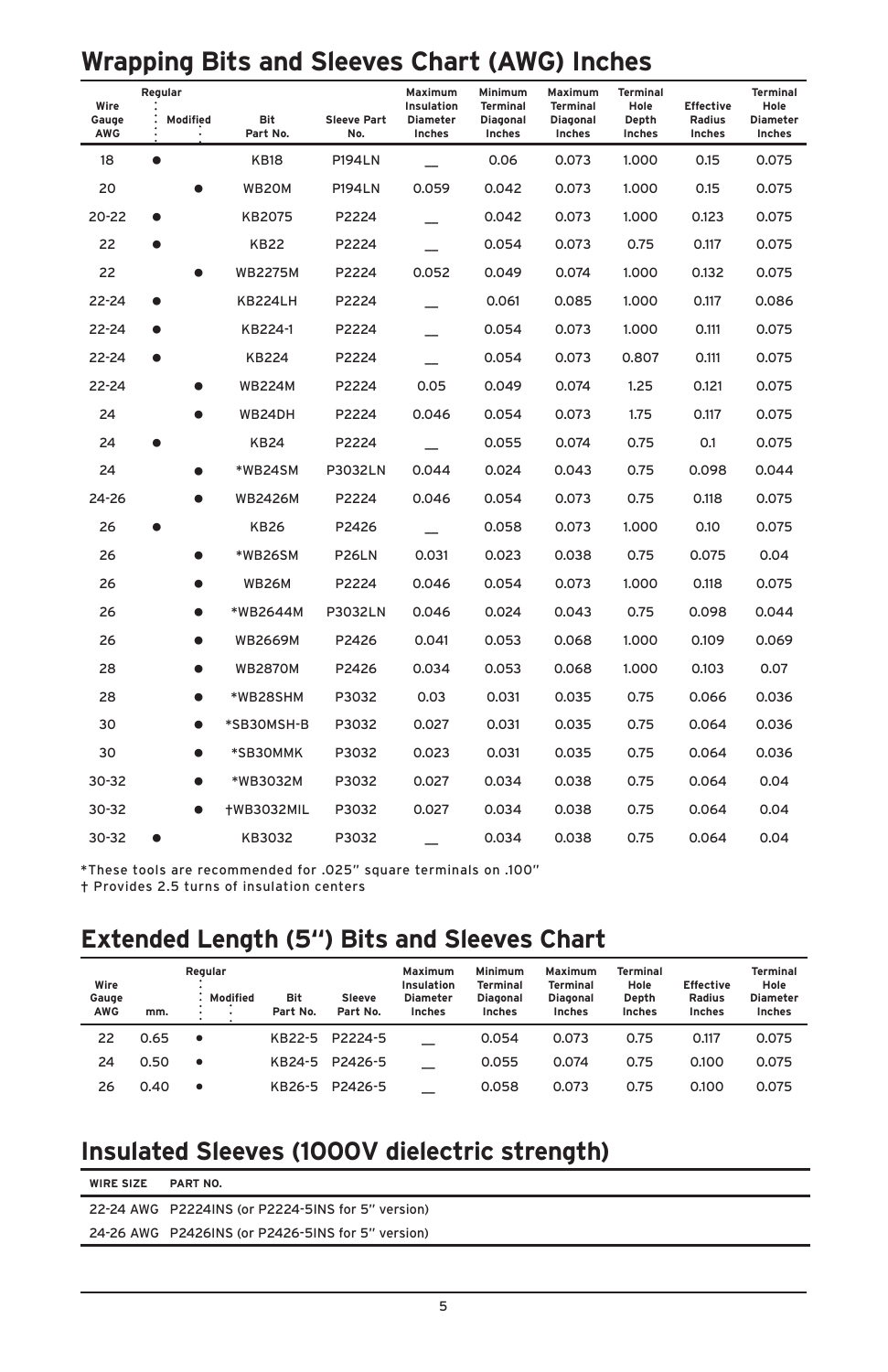# **Maintenance Procedure: Manual Wire Wrapping Tools**

#### Periodic Maintenance:

The only required maintenance is periodic greasing of the gear assembly. The interval is dependent on use. For reference we suggest every 50,000 wraps or every 6 months which ever comes first.

#### Tools Required:

- 1. Philips Head Screwdriver.
- 2. Synthetic Grease (Such as: Chemplex 940 from NFO Technologies).

#### Disassembly:

1. Using a Philips head screwdriver, remove the 5 screws that hold the housing together. Note the type and location of the screws.



2. Turn the gun over and lay it down on a flat surface so the nose piece is facing left. Separate the housings and remove the collet and nose piece. Note: Use a flat head screwdriver to separate the housings.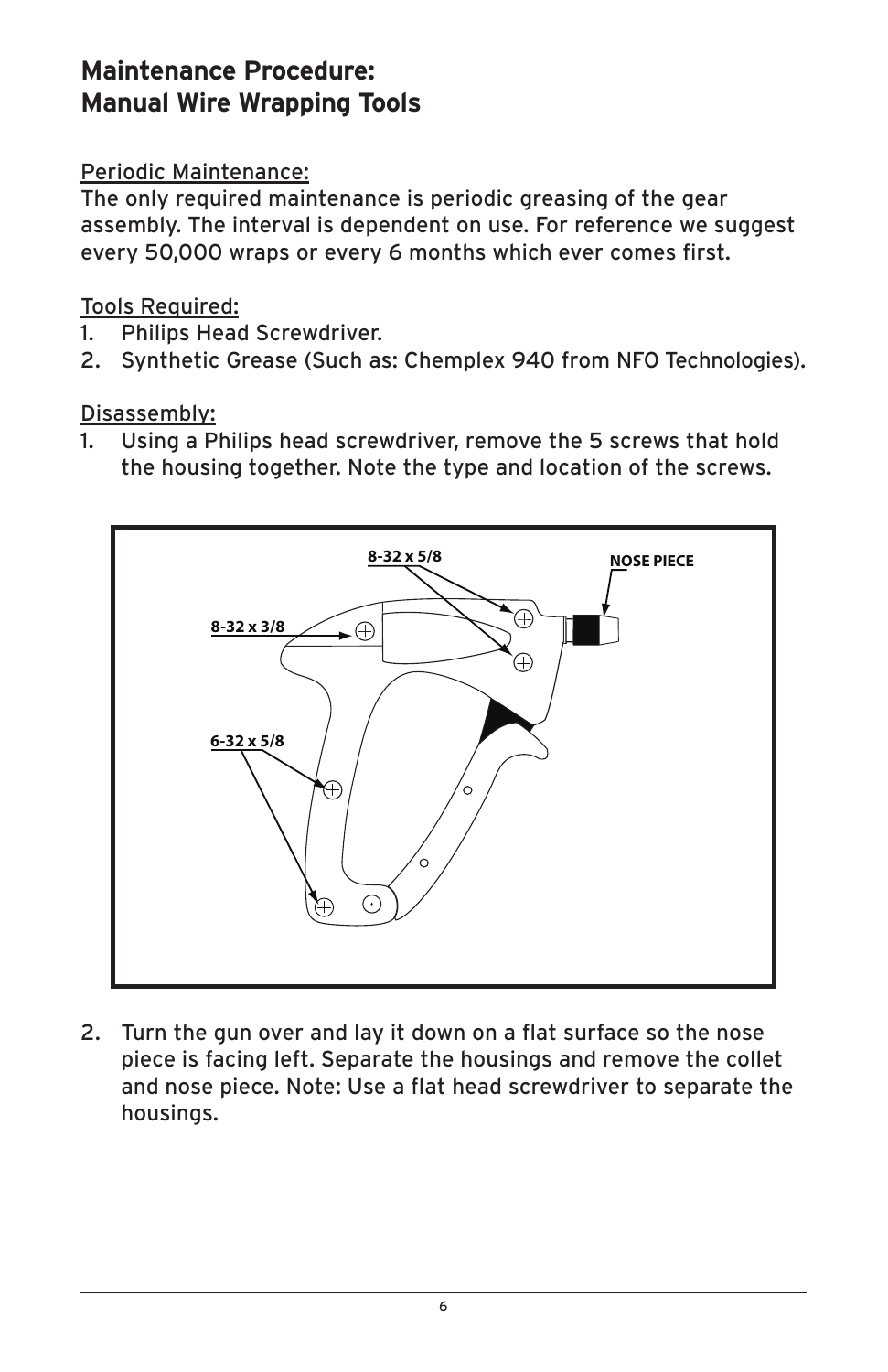to the bevel, spur and face gear.



### Reassembly:

- 1. Prior to closing the unit the bit index must be checked.
- 2. Load a bit into the barrel assembly.



- 3. The wire slot on the bit should be in the 12 O'clock position. If the wire slot is not in the 12 O'clock position then proceed to step 4. If the wire slot is in the 12 O'clock position then proceed to step 5.
- 4. Lift the barrel assembly from the gun assembly and rotate the bit until the wire slot is in the 12 O'clock position. Reinstall the barrel assembly into the gun housing. Insure the barrel-locating pin is seated into its locating hole in the housing and that the bit is still in the 12 O'clock position.
- 5. Reinstall top housing and Install the bottom 6-32x5/8 screw. Install collet and nose piece, insuring that the collet-locating pin is seated in the locating hole in the housing. Install remaining screws.